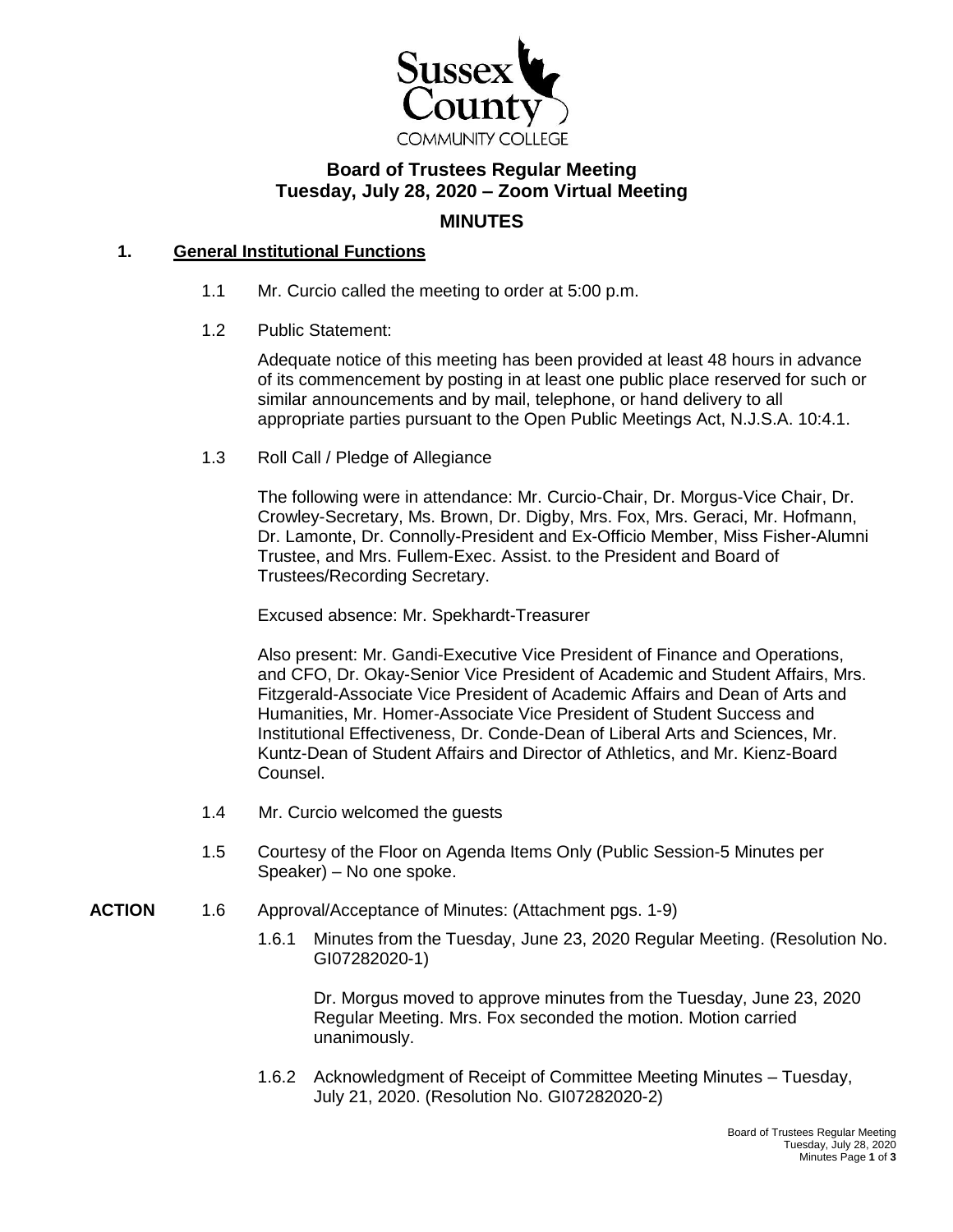- Personnel and Curriculum Committee
- Audit and Policy Committee
- Finance and Facilities Committee

Dr. Morgus moved to acknowledge receipt of committee meeting minutes as noted above. Dr. Crowley seconded the motion. Motion carried unanimously.

### **2. Consent Agenda**

The President recommends items 2.1 - 2.5 for Board approval, as brought forth after discussion and review by Board Committees:

Dr. Crowley moved to approve all items on the Consent Agenda. Dr. Morgus seconded the motion.

Roll call vote: Ms. Brown, Dr. Crowley, Dr. Digby, Mrs. Fox, Mrs. Geraci, Mr. Hofmann, Dr. Lamonte, Dr. Morgus, and Mr. Curcio voted yes. Motion carried unanimously.

- 2.1 Approval of Personnel Items
	- 2.1.1 Monthly Personnel Actions (Resolution No. P07282020-1)
- 2.2 Approval of Curriculum Items None this month.
- 2.3 Approval of Policy Items
	- 2.3.1 Policy #200.5 Title IX Prohibition Against Sexual Violence. The policy has been updated based on the most recent state guidelines. (Resolution No. AP07282020-1)
- 2.4 Approval of Finance Items
	- 2.4.1 New Jersey Council of County Colleges Assessment in the Amount of \$26,248. OPEX funded. (Resolution No. BFF07282020-1)
	- 2.4.2 Siris Dynix Library Software Renewal Five Years July 1, 2020 June 30, 2025, in the Amount of \$21,043 for Year 1 and 2.9% Yearly Increase Cap. OPEX funded. (Resolution No. BFF07282020-2)
	- 2.4.3 Purchases over \$10k Report. (Resolution No. BFF07282020-3)
- 2.5 Approval of Facility Items
	- 2.5.1 Quote from CMF for Social Distancing Shields Retrofit for Campus in the Amount of \$42,609.98. OPEX funded. (Resolution No. BFF07282020-4)
	- 2.5.2 HQW HVAC Assessment COVID19 Ventilation Study in the Amount of \$35,315. OPEX funded. (Resolution No. BFF07282020-5)
	- 2.5.3 PSTA Lighting Component Tower Drainage Project; Change order to existing contract in the amount of \$17,140. Chapter 12 funded. (Resolution No. BFF07282020-6)